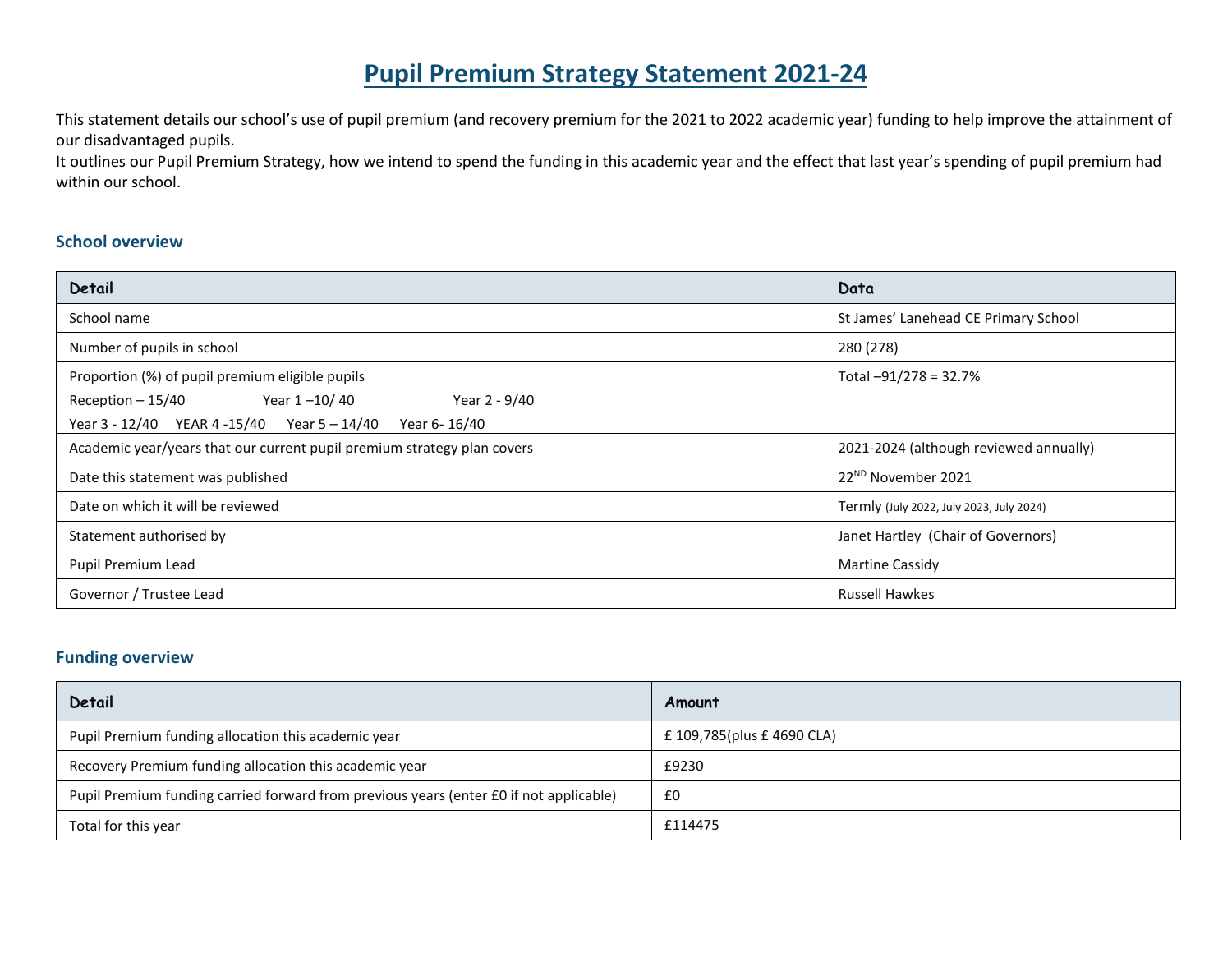# **Part A: Pupil Premium Strategy Plan - Statement of Intent**

- Our belief is and research evidence shows (e.g. from The Sutton Trust, EEF, John Hattie, Ofsted, DfE Reports) that quality of teaching and learning is the most important factor in the achievement of all pupils. This is particularly true for pupils from areas with a high deprivation indicator.
- We have experienced a huge **impact from the coronavirus pandemic. School and general life has changed significantly. This is due to the prevalence of the pandemic in the North West of England, and in particular Burnley, which has 21% higher death rate than the national average.**



### **The increase of claimants of job seekers allowance has increased from 23,000 in March 2020 to 44,705 in Feb 2021**

- We will continue to use **current educational research** to shape our Pupil Premium offer in line with **EEF findings.** We will be investing funding into further developing teacher pedagogy in line with the EEF Literacy, Numeracy, Metacognition, Learning Behaviours and Pupil Premium report in order to maximise wave 1 teaching.
- We will also be accessing the EEF Teaching and Learning Toolkit to ensure intervention strategies are firmly rooted in evidence for impact. Next steps include further working with the Lancashire Associate Research School to ensure that we are implementing the latest educational research and development to offer the most current and engaging learning environment and opportunities.
- Staff are at the forefront of the latest guidance and evidence and have explored 'Deep Dive' training in Maths, Literacy, SEND and Metacognition. Funding will be used to continue to enhance the skills of teaching staff and available resources, in order to maximise the impact of teaching and learning to ensure Pupil Premium children reach their full potential.
- We firmly believe that good teaching is the most important lever schools have to improve outcomes for disadvantaged pupils.
- Using the Pupil Premium to improve teaching quality benefits all students and has a particularly positive effect on children eligible for the Pupil Premium. With this in mind, our Pupil Premium Strategy will be rooted strongly in the CPD of our staff.
- $\div$  Tier 1 = Improve outcomes (including middle and high attainders) by developing Teaching
- $\dots$  Tier 2 = Improve outcomes for all PP children through Targeted academic support and interventions
- ◆ Tier 3 = Narrow the gap by ensuring pupils' individual needs are met and barriers to learning removed though targeted Wider school strategies

#### **Our ultimate objectives are:**

- $\checkmark$  To narrow the attainment gap between disadvantaged and non-disadvantaged pupils.
- $\checkmark$  For all disadvantaged pupils in school to make or exceed nationally expected progress rates.
- $\checkmark$  To support our children's health and wellbeing to enable them to access learning at an appropriate level.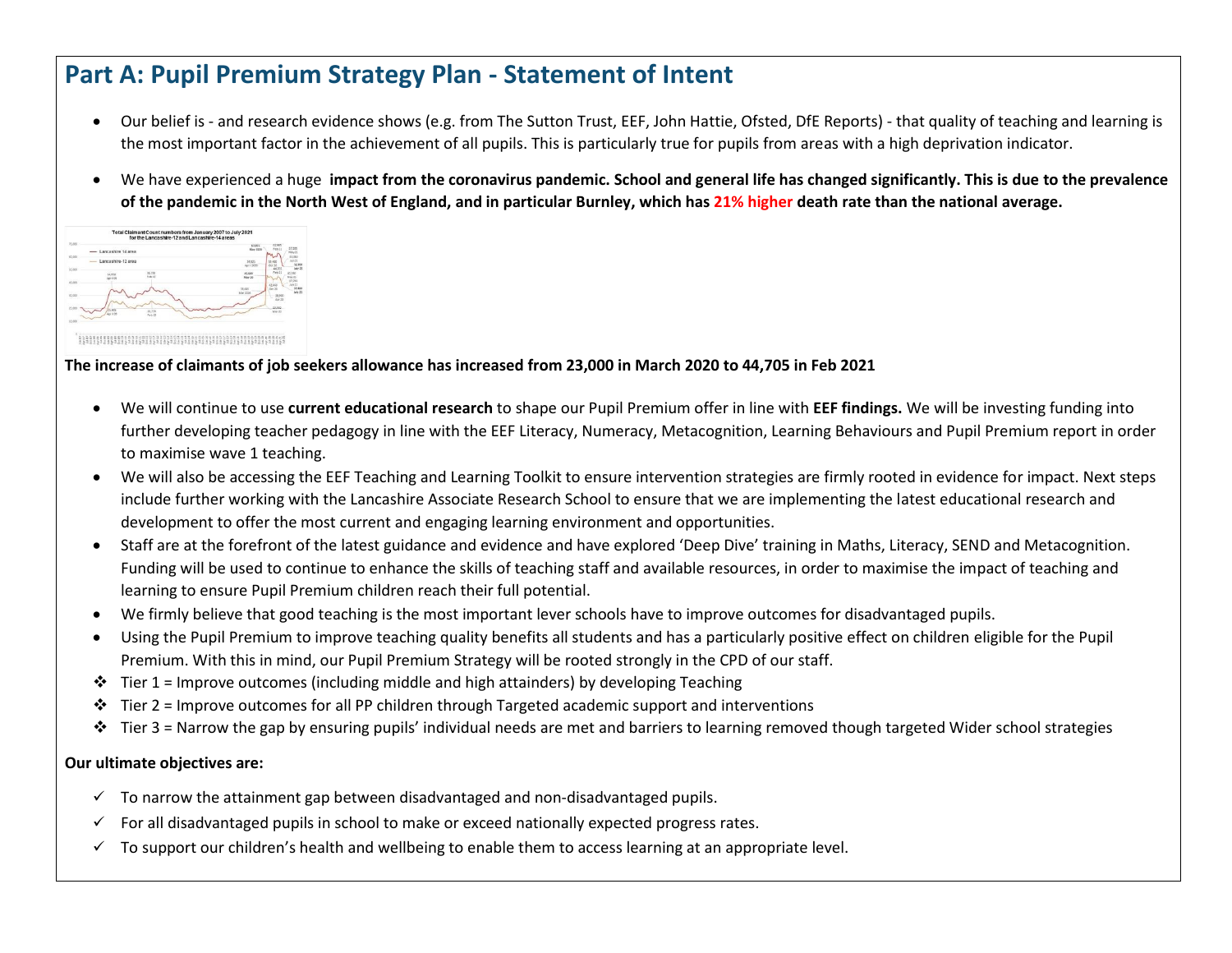#### **We aim to do this through**

**1.Quality first teaching for all** supported by CPD provided by Maths Hub and as part of EEF including:

- 1. Effective use of diagnostic assessments and EEF SEND and metacognition report.
- 2. All subject leaders to track the progress of PP learners.
- 3. Termly 1:1 pupil progress meetings with a focus on PP children and progress.
- 4. Employ teaching strategies as advocated as part of the EEF 'Making the most for disadvantaged' learners training.
- 5. Ensuring that teaching and learning opportunities meet the needs of all the pupils
- 6. Ensuring that appropriate provision is made for pupils who belong to vulnerable groups, this includes ensuring that the needs of socially disadvantaged pupils are adequately assessed and addressed

#### **2. TARGETED ACADEMIC SUPPORT**

Speech and language assessments and interventions in EYFS and Year 1 as part of the EEF NELI Early Oracy project.

- TAs deployed to classes or interventions dependent on needs.
- 1 st class @Number Maths intervention.
- Use of Lancashire Reading Project / Accelerated Reader to target bottom 20% of each cohort.

#### **3. WIDER STRATEGIES**

Whole school safeguarding training.

- Funded trips and residential visits.
- Pastoral team
- Access to forest school and outdoor learning opportunities-
- Access to funded breakfast and after school club places and care.
- Funded snack for PP children.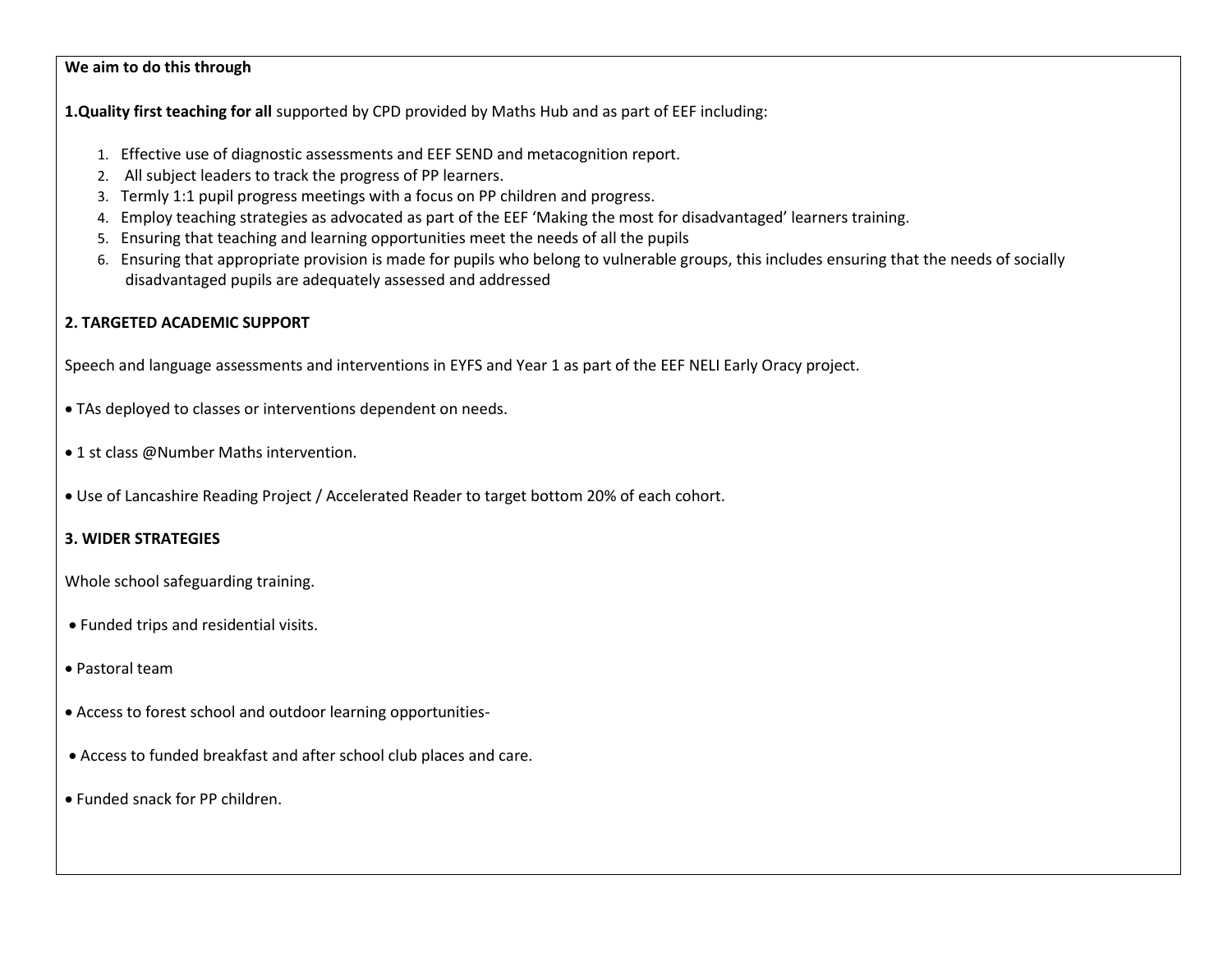#### **Achieving these objectives:**

The range of provision the Governors consider making for this group include and would not be inclusive of:

- Ensuring all teaching is good or better thus ensuring that the quality of teaching experienced by all children is improved.
- To allocate a 'Catch Up' Teaching in small groups work focused on overcoming gaps in learning
- Additional teaching and learning opportunities
- **Our work through the pupil premium will be aimed at accelerating progress, moving children to at least age-related expectations.**
- Pupil premium resources are to be used to target able children on Free School Meals to achieve Age Related Expectations
- Additional learning support.
- Support payment for activities, educational visits and residentials. Ensuring children have first-hand experiences to use in their learning in the classroom.
- Behaviour support during unstructured times (lunchtimes, playtimes ) and during learning times.

### **Challenges**

This details the key challenges to achievement that we have identified among our disadvantaged pupils.

| <b>Challenge</b><br>number | Detail of challenge                                                                                                                                                                                                                                                                                                                    |
|----------------------------|----------------------------------------------------------------------------------------------------------------------------------------------------------------------------------------------------------------------------------------------------------------------------------------------------------------------------------------|
| Covid:                     |                                                                                                                                                                                                                                                                                                                                        |
| $\bullet$<br>readiness'.   | EYFS intake 2021 had a greatly reduced pre-school offer due to Covid-19, lacking in opportunities to develop the 'Prime' areas of learning and ensuring 'school                                                                                                                                                                        |
| $\bullet$                  | KS1 and KS2 Children experienced lockdown in both EYFS/KS1 and multiple bubble closures as a result of positive cases in school, so haven't experienced a 'normal'<br>school year since they started. Some children have had no had access to English during this time and have had limited support from parents with remote learning. |
|                            | Our community was significantly hit by Covid (as was the North West as a whole, with a death rate 21% higher than the England average,<br>employment rate 19% higher than National average - Northern health Science Alliance)                                                                                                         |
|                            | Poor parental engagement within lockdowns and through the lack of support from other agencies.                                                                                                                                                                                                                                         |
|                            | Narrowing the attainment gap across Reading, Writing, Maths and Science. Many Pupil Premium children fit into vulnerable groups -<br>SEND - ASD, SEMH, C&L                                                                                                                                                                             |
| 3                          | Narrowing the attainment gap across Reading, Writing, Maths gap in children achieving greater depth particularly in writing and<br>reading in KS1                                                                                                                                                                                      |
| 4                          | Attendance and Punctuality issues.                                                                                                                                                                                                                                                                                                     |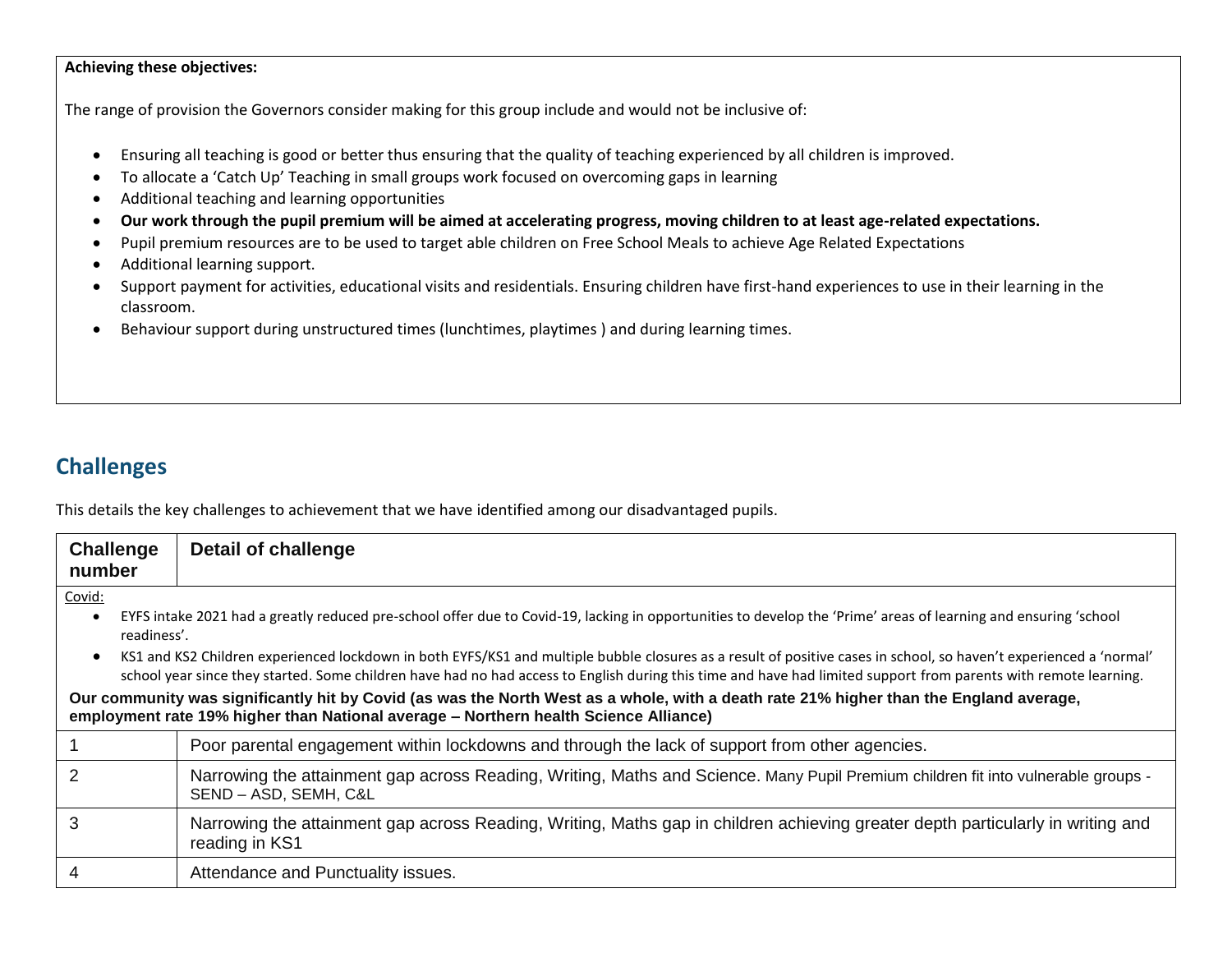| Frequent behaviour difficulties within a core group of children.                              |
|-----------------------------------------------------------------------------------------------|
| Lack of health and aspiration from families. High Obesity from Lancashire Health LSIP report. |

## **Intended outcomes**

This explains the outcomes we are aiming for **by the end of our current strategy plan**, and how we will measure whether they have been achieved.

| Intended outcome                                                                                                                           | <b>Success criteria</b>                                                                                                                                                                                                                                                                                                                                      |
|--------------------------------------------------------------------------------------------------------------------------------------------|--------------------------------------------------------------------------------------------------------------------------------------------------------------------------------------------------------------------------------------------------------------------------------------------------------------------------------------------------------------|
| Improve oral language skills for all pupils across<br>school                                                                               | S and L focus across school - daily focus in all classes.<br>$\bullet$<br>Consistent strategies used across school to develop vocabulary and language.<br>$\bullet$<br>Early identification for children requiring S&L intervention.<br>$\bullet$<br>Children have access to a rich reading spine. Exposing them to quality language and<br>vocabulary       |
| Increase cultural capital, ensuring children<br>experience and access a wide range of learning<br>experiences to make learning meaningful. | Children will have experienced a range of experiences, visits, working with creative<br>practitioners etc., bringing learning to life.<br>Children have access to a range of extra-curricular provision to broaden their experiences.<br>$\bullet$<br>School will fund visits for PP children, taking away the financial barriers for families.<br>$\bullet$ |
| Improve the outcomes for our SEND children,<br>ensuring they make good progress from their<br>starting points.                             | Children receive daily-targeted intervention in small groups.<br>$\bullet$<br>Children make good progress from their starting points, monitored through half termly pupil<br>$\bullet$<br>progress meetings and POP meetings.<br>Specialist teacher input where required to further support appropriate teaching strategies.                                 |
| Ensure the best outcomes for all PP pupil<br>through targeted support                                                                      | Daily literacy/numeracy/phonics interventions<br>$\bullet$<br>Small group work to target individual needs across the school.<br>٠<br>Daily reading support<br>$\bullet$                                                                                                                                                                                      |
| Increased parental engagement with school                                                                                                  | Increased active parental engagement, supporting learning.<br>$\bullet$<br>Pastoral roles fully utilised<br>$\bullet$<br>Parents and families attending our learning events during the academic year.<br>$\bullet$<br>PP families attending parents classes, helping to improve life chances and access to<br>٠<br>education/skills for life.                |
| Progress in Reading                                                                                                                        | Achieve national average progress scores in KS2 Reading<br>$\bullet$                                                                                                                                                                                                                                                                                         |
| Progress in Writing                                                                                                                        | Achieve national average progress scores in KS2 Writing<br>$\bullet$                                                                                                                                                                                                                                                                                         |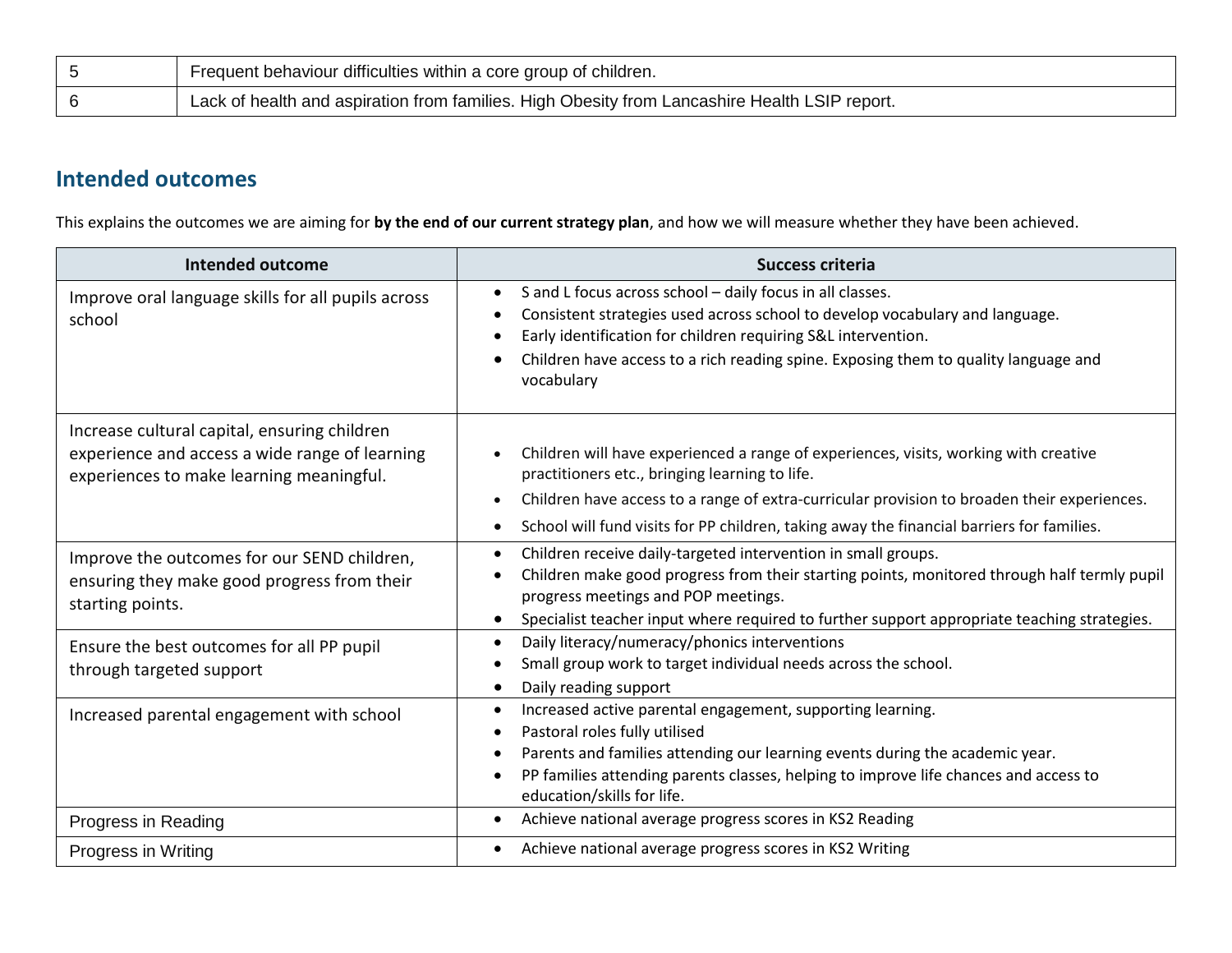| Progress in Mathematics        | Achieve national average progress scores in KS2 Maths               |
|--------------------------------|---------------------------------------------------------------------|
| Greater Depth in writing       | Achieve national average for greater depth writing                  |
| Other                          | Ensure attendance of disadvantaged pupils is above 96%<br>$\bullet$ |
| Improved attitudes to learning | Reduction of incidents on CPOMS system                              |

# **Activity in this academic year**

This details how we intend to spend our Pupil Premium (and recovery premium funding) **this academic year** to address the challenges listed above.

### **Teaching (for example, CPD, recruitment and retention) Budgeted Cost:**

| Approach                                                                                                                                       | <b>Activity</b>                                                                                                                                                                                                                                                                                                                                                                                                                                                                                                        | <b>Evidence that supports this</b><br>approach                                                                                                                                                                                                                                                                                                                                                                                                                                                                                                                                                                                             | <b>Monitoring of actions</b>                                                                                                                                                                                                                                                                                                                                                                                                                                                                                                                           | <b>Challenge</b><br>number (s)<br>addressed |
|------------------------------------------------------------------------------------------------------------------------------------------------|------------------------------------------------------------------------------------------------------------------------------------------------------------------------------------------------------------------------------------------------------------------------------------------------------------------------------------------------------------------------------------------------------------------------------------------------------------------------------------------------------------------------|--------------------------------------------------------------------------------------------------------------------------------------------------------------------------------------------------------------------------------------------------------------------------------------------------------------------------------------------------------------------------------------------------------------------------------------------------------------------------------------------------------------------------------------------------------------------------------------------------------------------------------------------|--------------------------------------------------------------------------------------------------------------------------------------------------------------------------------------------------------------------------------------------------------------------------------------------------------------------------------------------------------------------------------------------------------------------------------------------------------------------------------------------------------------------------------------------------------|---------------------------------------------|
| All Pupil Premium<br>children make at<br>least good progress<br>from their starting<br>points in Reading,<br>Writing and<br><b>Mathematics</b> | All class teams aware of the<br>PP children<br>Allocated class TA support,<br>offering boosters and<br>interventions, for all year<br>groups, supporting quality<br>first teaching across the<br>curriculum.<br>Quality first teaching for all<br>supported by CPD provided by<br>Maths Hub and as part of the<br>Lancashire Associate Research<br>School including: effective use<br>of diagnostic assessments and<br>EEF SEND and metacognition<br>report.<br>Additional professional<br>development and support for | The difference is diminishing<br>between PP/non due to timely<br>intervention and quality first<br>teaching, but needs to continue.<br><b>Making Best Use of Teaching Assistants</b><br><b>Education Endowment Foundation  </b><br>EEF<br>Sutton Trust - quality first teaching has<br>direct impact on pupil outcomes<br><b>Pupil Premium Guide   Education</b><br><b>Endowment Foundation   EEF</b><br>EEF guide to pupil premium -<br>tiered approach - teaching is<br>the top priority, including CPD.<br>We have looked at the capacity<br>of staff within the school and<br>recognise that we need to<br>support staff to be able to | Pupil Progress meetings and data collection<br>will be used termly to record and evaluate<br>effectiveness of intervention/analysis of<br>quality first teaching and the impact in<br>attainment and progress.<br>Learning walks, outcomes and book looks<br>will be triangulated to ensure quality first<br>teaching in all classrooms (see monitoring<br>schedule)<br>Lancashire pupil tracker and phonics tracker<br>to track the PP children. PP Lead to regularly<br>check impact. Impact of intervention with<br>clear points of entry and exit. | 1, 2, 4, 6                                  |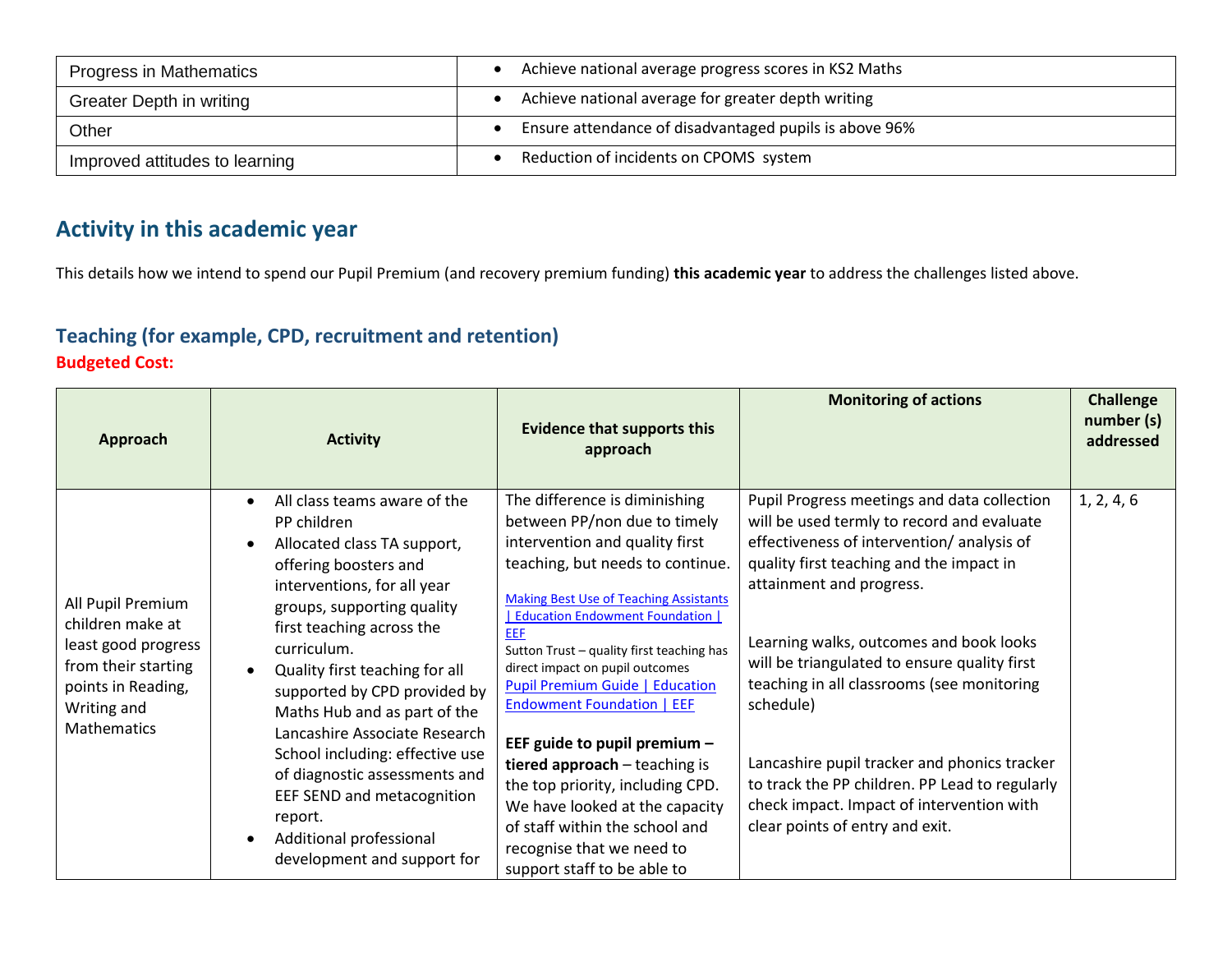| early career teachers through<br>the ECF.<br>All subject leaders to track<br>the progress of PP learners.                                                                                                                  | support less experienced<br>members of staff so have<br>identified a new member of<br>staff who will take on and                                                                          | SLT to monitor the quality of the<br>intervention used. Maths lead to review 1st<br>Class @Number. SENDCO, PP Lead, English<br>Lead. |         |
|----------------------------------------------------------------------------------------------------------------------------------------------------------------------------------------------------------------------------|-------------------------------------------------------------------------------------------------------------------------------------------------------------------------------------------|--------------------------------------------------------------------------------------------------------------------------------------|---------|
| Termly 1:1 pupil progress<br>$\bullet$<br>meetings with a focus on PP<br>children and progress.<br>Employ teaching strategies as<br>$\bullet$<br>advocated as part of the EEF                                              | develop this role with the<br>middle management structure.                                                                                                                                |                                                                                                                                      |         |
| 'Making the most for<br>disadvantaged' learners<br>training.<br>Speech and language<br>$\bullet$<br>assessments and interventions<br>in EYFS and Year 1 as part of<br>the EEF NELI Early Oracy<br>project.                 |                                                                                                                                                                                           |                                                                                                                                      |         |
| TAs deployed to classes or<br>interventions dependent on<br>needs.<br>Training for all TA staff<br>delivering targeted<br>intervention on 'embedding<br>mastery for Maths' and the<br>implementation of<br>1stclass@Number |                                                                                                                                                                                           |                                                                                                                                      |         |
| Implementation of<br>$\bullet$<br>Accelerated Reader to target<br>bottom 20% of each cohort.<br>Implementation of Lancashire<br>Reading Project.                                                                           |                                                                                                                                                                                           |                                                                                                                                      |         |
| Regular CPD for teaching staff<br>to ensure 100% of teaching is<br>deemed good/outstanding<br>(see CPD calendar).                                                                                                          | Highly quality CPD, to ensure<br>skilled and confident staff will<br>see better progress from<br>children.<br><b>Pupil Premium Guide   Education</b><br><b>Endowment Foundation   EEF</b> | Appraisal/CPD reviews will ensure any gaps<br>in subject knowledge or confidence are<br>addressed.                                   | 1, 2, 4 |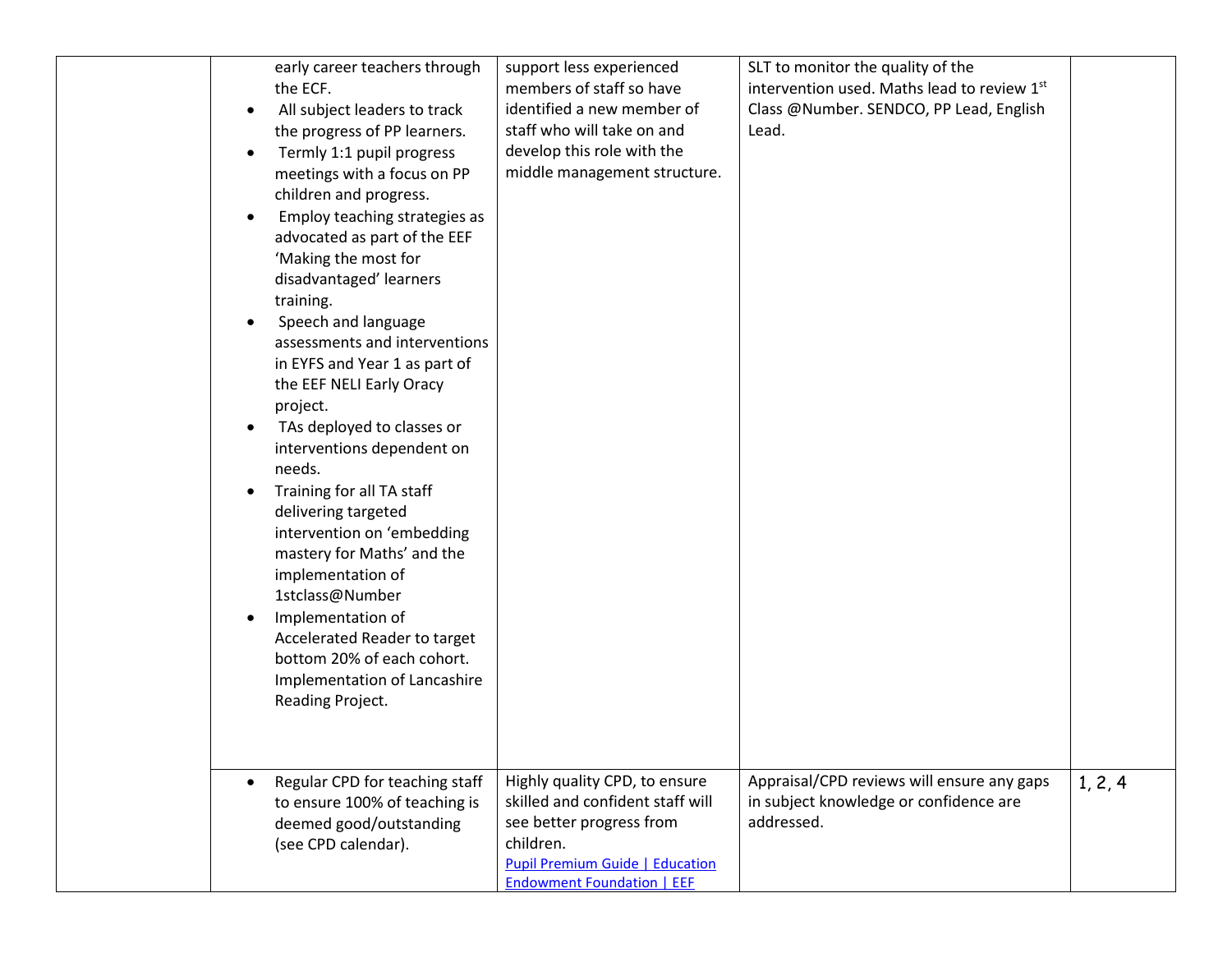| Ensure all relevant staff have<br>received the training on the<br>EEF 'Making the most for<br>disadvantaged learners' and<br>that they receive follow up<br>support from SLT as part of<br>the implementation phase to<br>ensure that strateies<br>employed are effective. |                                                                                                                                                                                                                                                                                                                        |                                                                                                                                                                                                                                                                                        |                |
|----------------------------------------------------------------------------------------------------------------------------------------------------------------------------------------------------------------------------------------------------------------------------|------------------------------------------------------------------------------------------------------------------------------------------------------------------------------------------------------------------------------------------------------------------------------------------------------------------------|----------------------------------------------------------------------------------------------------------------------------------------------------------------------------------------------------------------------------------------------------------------------------------------|----------------|
| Purchase a validated phonics<br>scheme, with matching texts<br>to fill in any gaps in our<br>reading scheme, ensuring a<br>consistent approach to the<br>teaching of early reading and<br>phonics, supported by a high<br>quality reading spine.                           | DfE/Ofsted/EEF reports<br>evidence the impact on the<br>teaching of high quality<br>phonics/reading and attainment<br>across the curriculum<br>Preparing for Literacy   Education<br><b>Endowment Foundation   EEF</b><br><b>Improving Literacy in Key Stage 1  </b><br><b>Education Endowment Foundation  </b><br>EEF | Phonics/English/SLT monitoring calendars to<br>effectively and regularly monitor<br>reading/phonics across school.                                                                                                                                                                     | 1, 4           |
| Provide parents with clear and<br>$\bullet$<br>timely information on how<br>children are progressing in<br>relation to expected standards                                                                                                                                  | EEF reports on positive impact<br>on parental involvement on<br>outcomes for children.<br><b>Working with Parents to Support Children's</b><br><b>Learning   Education Endowment</b><br><b>Foundation   EEF</b>                                                                                                        | Termly reports to parents. Parents meetings<br>(Virtual if needed) Curriculum maps to<br>parents. Parental engagement<br>questionnaires<br>Annual calendar of parental involvement<br>(e.g. phonics, reading, maths, ICT workshops,<br>assemblies, Learning and reporting<br>Meetings) | $\overline{3}$ |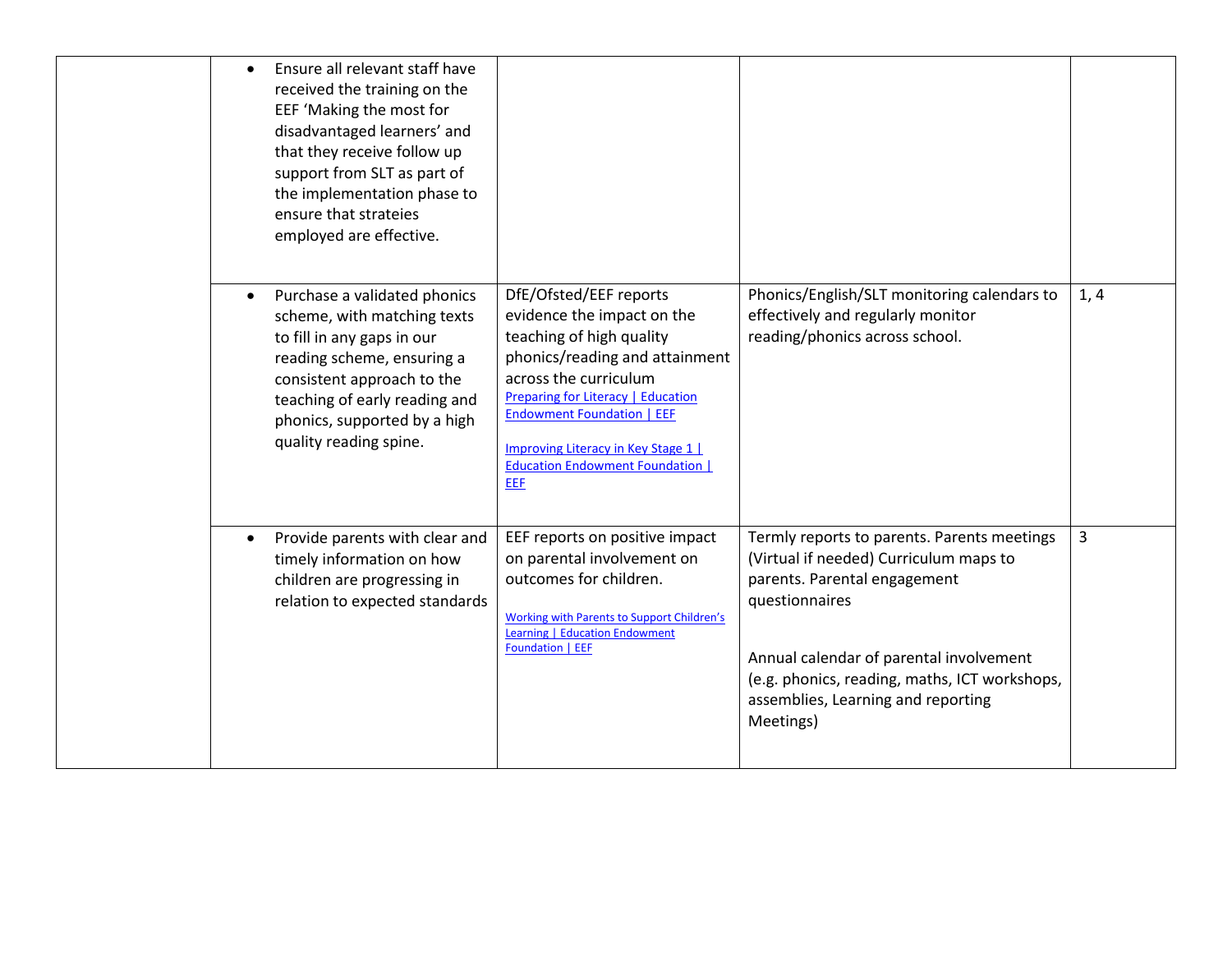|                                                                                                                                                                  | Continue to run parents<br>$\bullet$<br>classes to help improve the<br>early phonics, maths and<br>English skills of parents to help<br>them support their children at<br>home.                                                                                                                        |                                                                                                                                                                                                                                                | Parent class calendar of events/classes.<br>Links with Lancashire Adult Learning/local<br>adult education providers | 3, 6       |
|------------------------------------------------------------------------------------------------------------------------------------------------------------------|--------------------------------------------------------------------------------------------------------------------------------------------------------------------------------------------------------------------------------------------------------------------------------------------------------|------------------------------------------------------------------------------------------------------------------------------------------------------------------------------------------------------------------------------------------------|---------------------------------------------------------------------------------------------------------------------|------------|
| Whole school<br>training will ensure<br>staff can best<br>support<br>attainment,<br>development and<br>emotional well-<br>being of all Pupil<br>Premium children | HT to implement the<br><b>METACOGNITION EEF</b><br>Training.<br>Whole staff CPD focusing on<br>learning metacognition,<br>mental health and wellbeing<br>to support children's learning:<br>attachment training, adverse<br>childhood experiences and<br>early trauma, complex<br>trauma, safeguarding | Knowledge of individual pupils<br>needs and changing trend in the<br>emotional and mental health of<br>pupils<br><b>Improving Social and Emotional</b><br><b>Learning in Primary Schools</b><br><b>Education Endowment Foundation  </b><br>EEF | CPD log<br>General interactions with children around<br>school<br>CPOM's                                            | 1, 2, 4, 6 |

# **Targeted academic support (for example, tutoring, one-to-one support structured interventions)**

### **Budgeted Cost:**

| Approach                                                                | <b>Activity</b>                                                                                                                                               | <b>Evidence that supports this</b><br>approach                                                                                                         | <b>Monitoring of actions</b>                                                                                                                                                                                                                   | Challenge<br>number (s)<br>addressed |
|-------------------------------------------------------------------------|---------------------------------------------------------------------------------------------------------------------------------------------------------------|--------------------------------------------------------------------------------------------------------------------------------------------------------|------------------------------------------------------------------------------------------------------------------------------------------------------------------------------------------------------------------------------------------------|--------------------------------------|
| All Pupil<br>Premium<br>children make<br>at least good<br>progress from | Regular Speech and language<br>intervention sessions (Talk Boost/<br>Early Talk Boosts/Lego therapy) for<br>target pupils across school, run by<br>class TA's | Communication and Language is<br>the highest area of need on our<br>SEND register - research<br>supports the effectiveness of<br>the chosen strategies | Entry and exit data will be collected for<br>- 0<br>pupils who are part of intervention groups<br>and this will be used to discuss the next<br>steps for pupils during termly Pupil Progress<br>Meetings/ termly POP meetings with SEND<br>Co. | 1, 2, 3, 4                           |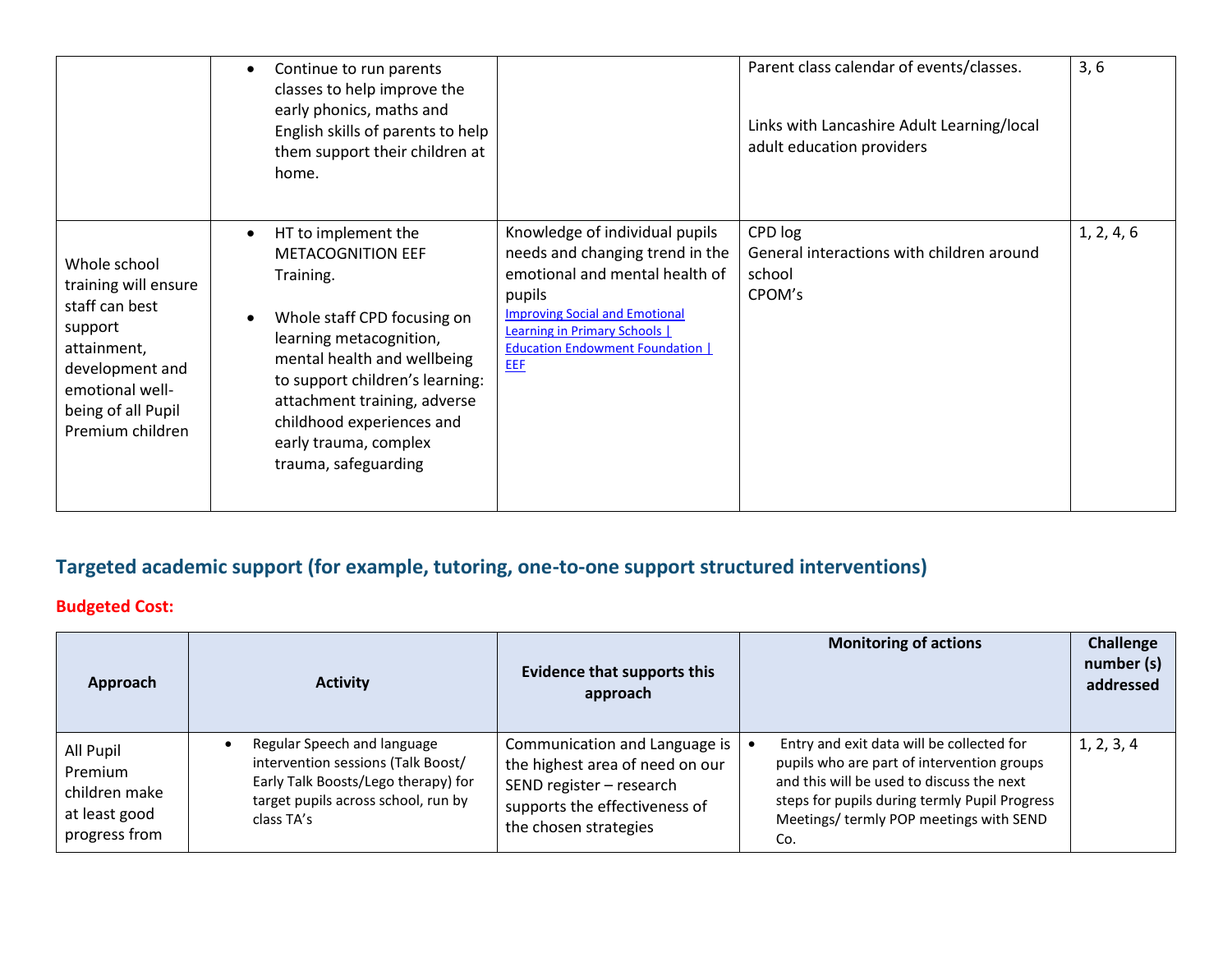| their starting<br>points | Additional phonics sessions for<br>$\bullet$<br>pupils in KS1 (Catch-up phonics)<br>2x phonics sessions daily in EYFS<br>to help ensure children progress<br>in line with National expectations<br>Daily readers for (at least) the lowest<br>20% of children and PP pupils.       | <b>Special Educational Needs in</b><br>Mainstream Schools   Education<br><b>Endowment Foundation   EEF</b>                                                                                                                                                                                                        | Phonics assessments will be conducted<br>$\bullet$<br>regularly and monitored by English Lead to<br>ensure at least good progress<br>Targeted readers will be monitored by<br>$\bullet$<br>phonics lead<br>Pitch of phase/text matched monitored by<br>$\bullet$<br>phonics lead                                                                                                                                                               | 1, 2, 3, 4<br>1, 2, 3, 4 |
|--------------------------|------------------------------------------------------------------------------------------------------------------------------------------------------------------------------------------------------------------------------------------------------------------------------------|-------------------------------------------------------------------------------------------------------------------------------------------------------------------------------------------------------------------------------------------------------------------------------------------------------------------|------------------------------------------------------------------------------------------------------------------------------------------------------------------------------------------------------------------------------------------------------------------------------------------------------------------------------------------------------------------------------------------------------------------------------------------------|--------------------------|
|                          | Mastery maths curriculum to<br>$\bullet$<br>accelerate the progress of ALL<br>learners through quality first<br>teaching and same day intervention.<br>Additional booster group<br>implemented where children are<br>struggling to access the content)<br>through daily TA support | High expectations of ALL children - no<br>ceiling/differentiation in expectations<br><b>Improving Mathematics in the Early</b><br>Years and Key Stage 1   Education<br><b>Endowment Foundation   EEF</b>                                                                                                          | Maths leader monitoring calendar/SLT<br>$\bullet$<br>Monitoring calendar<br>Pupil Progress meetings and data collection will<br>$\bullet$<br>be used termly to record and evaluate<br>effectiveness of intervention/ analysis of quality<br>first teaching and the impact in attainment and<br>progress.<br>Learning walks, outcomes and book looks<br>$\bullet$<br>will be triangulated to ensure quality first<br>teaching in all classrooms | 1, 2, 3, 4               |
|                          | SEND Co-ordinator to ensure all staff<br>are given the support to ensure<br>SEND children have access to<br>appropriate provisions to ensure<br>best outcomes from starting points.                                                                                                | <b>Special Educational Needs in</b><br>Mainstream Schools   Education<br><b>Endowment Foundation   EEF</b>                                                                                                                                                                                                        | Appraisal of SEND Co's in school<br>$\bullet$<br>POP's<br>$\bullet$<br>Parental engagement of SEND children<br>$\bullet$<br>through termly POP meetings                                                                                                                                                                                                                                                                                        | 2, 4                     |
|                          | Subscriptions to online/web based<br>programs to support children at home<br>(Bug Club, Purple Maths, Numbots,<br>Learning By Questions, Now Press Play                                                                                                                            | Use of digital technologies - clear<br>evidence to support technology at<br>home for maths, English and phonics.<br><b>Using Digital Technology to Improve</b><br><b>Learning   Education Endowment</b><br><b>Foundation   EEF</b><br><b>Pupil Premium Guide   Education</b><br><b>Endowment Foundation   EEF</b> | MC to monitor use of chosen technologies at<br>$\bullet$<br>home.<br>Tasks set online to support the children's<br>$\bullet$<br>learning journey.                                                                                                                                                                                                                                                                                              | 1, 3, 4                  |
|                          |                                                                                                                                                                                                                                                                                    | <b>Working with Parents to Support</b><br><b>Children's Learning   Education</b><br><b>Endowment Foundation   EEF</b>                                                                                                                                                                                             |                                                                                                                                                                                                                                                                                                                                                                                                                                                |                          |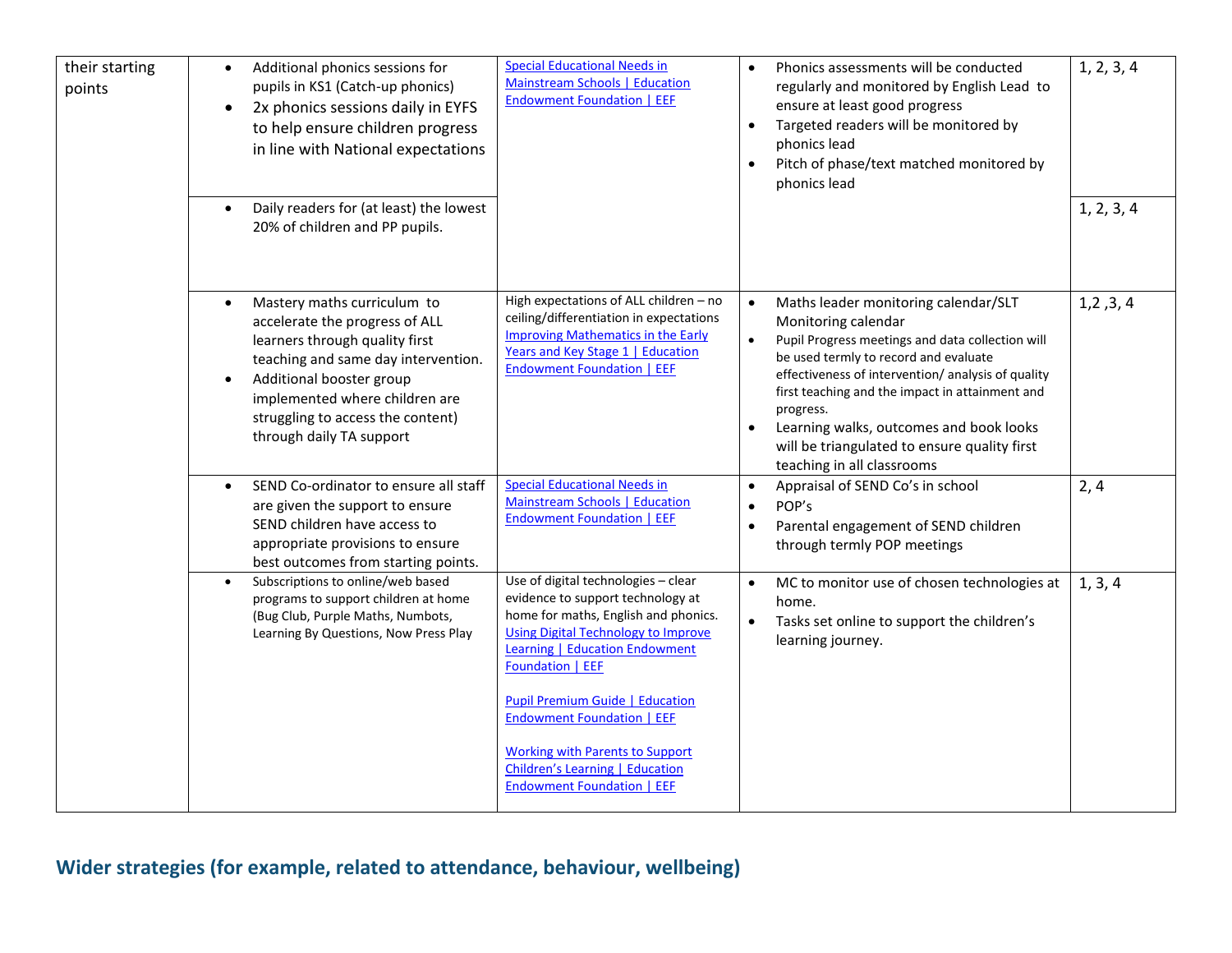### **Budgeted Cost:**

| <b>Approach</b>                                                                                      | <b>Activity</b>                                                                                                                                                                                                                                                                                                                                                                                                                                                                                                                                                                                                                                                                                                                                                                                                                                                                                                 | <b>Evidence that supports this</b><br>approach                                                                                                                                                                                                                                                           | <b>Monitoring of actions</b>                                                                                     | <b>Challenge</b><br>number (s)<br>addressed |
|------------------------------------------------------------------------------------------------------|-----------------------------------------------------------------------------------------------------------------------------------------------------------------------------------------------------------------------------------------------------------------------------------------------------------------------------------------------------------------------------------------------------------------------------------------------------------------------------------------------------------------------------------------------------------------------------------------------------------------------------------------------------------------------------------------------------------------------------------------------------------------------------------------------------------------------------------------------------------------------------------------------------------------|----------------------------------------------------------------------------------------------------------------------------------------------------------------------------------------------------------------------------------------------------------------------------------------------------------|------------------------------------------------------------------------------------------------------------------|---------------------------------------------|
| All Pupil<br>Premium<br>children have<br>excellent<br>attendance and<br>engaged in their<br>learning | Full time Pastoral support<br>$\bullet$<br>leader to support families with<br>attendance, requests for<br>extended absence and<br>Safeguarding matters (attends<br>TAF, CAF, CIN, CP meetings).<br>EEF $(+3)$<br>Attendance Officer appointed to<br>analyse attendance and contact low<br>attenders. Pastoral lead worker to<br>complete First Day Call and support<br>families to raise attendance /<br>punctuality.<br>We define parental engagement as<br>the involvement of parents in<br>supporting their children's academic<br>learning.<br>It includes:<br>approaches and programmes<br>$\bullet$<br>which aim to develop parental<br>skills such as literacy or IT<br>skills;<br>general approaches which<br>encourage parents to support<br>their children with, for<br>example reading or<br>homework;<br>the involvement of parents in<br>$\bullet$<br>their children's learning<br>activities; and | Parent surveys<br>Dedicated person in role, who<br>builds a trusted relationship<br>with parents and provides the<br>supported where needed,<br>leading to better outcomes for<br>all.<br><b>Working with Parents to Support</b><br>Children's Learning   Education<br><b>Endowment Foundation   EEF</b> | Parent surveys<br>Weekly attendance figures<br>$\bullet$<br>Termly HT report to the Governing Board<br>$\bullet$ | 3, 4, 5                                     |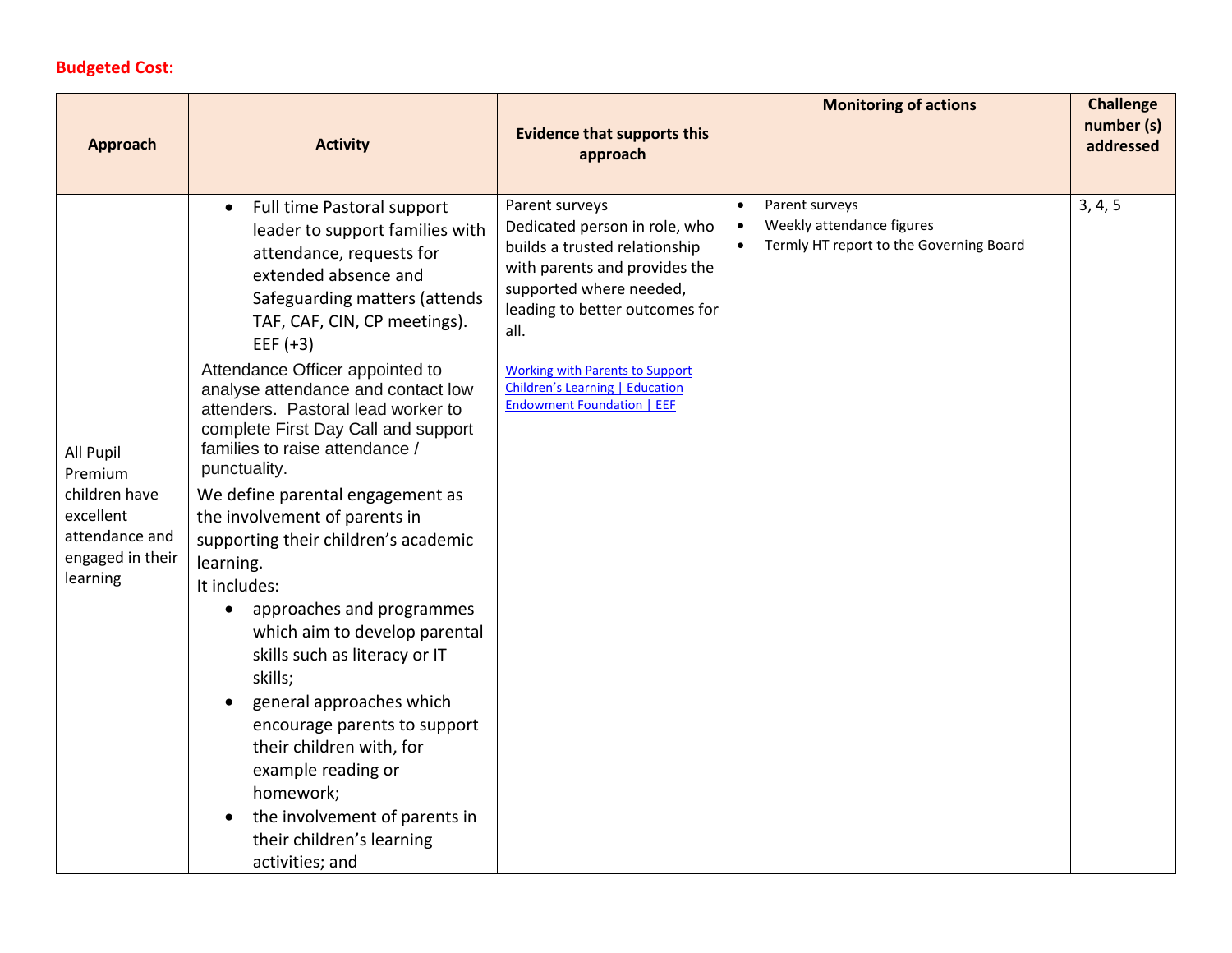| more intensive programmes                                                 |                                                                                                                |  |
|---------------------------------------------------------------------------|----------------------------------------------------------------------------------------------------------------|--|
| for families in crisis                                                    |                                                                                                                |  |
| Each week, an attendance report<br>$\bullet$<br>will be produced, stating | Attendance data - improving<br>trend (exc. Covid)                                                              |  |
| attendance figures, comparing                                             |                                                                                                                |  |
| the current week's figure to                                              | Reduction in term-time                                                                                         |  |
| previous weeks/National.                                                  | absence requests over last 6                                                                                   |  |
| The Pastoral Lead will conduct                                            | years                                                                                                          |  |
| attendance meetings with                                                  |                                                                                                                |  |
| parents of persistent absentees<br>and those at risk of low               | <b>Working with Parents to Support</b><br>Children's Learning   Education<br><b>Endowment Foundation   EEF</b> |  |
| attendance.                                                               |                                                                                                                |  |
| Pastoral Lead will ensure the<br>$\bullet$                                |                                                                                                                |  |
| attendance policy is followed up,                                         |                                                                                                                |  |
| with daily calls home/home visits                                         |                                                                                                                |  |
| etc.                                                                      |                                                                                                                |  |
| EEF $(+4)$                                                                |                                                                                                                |  |
|                                                                           |                                                                                                                |  |
| Social and Emotional Learning-<br>interventions which target social       |                                                                                                                |  |
| and emotional learning seek to                                            |                                                                                                                |  |
| improve pupil's interaction with                                          |                                                                                                                |  |
| others and self management of                                             |                                                                                                                |  |
| emotions, rather than focusing                                            |                                                                                                                |  |
| directly on the academic or                                               |                                                                                                                |  |
| cognitive elements of learning.                                           |                                                                                                                |  |
| SEL interventions might focus on                                          |                                                                                                                |  |
| the ways in which students work                                           |                                                                                                                |  |
| with (and alongside) their peers,                                         |                                                                                                                |  |
| teachers, family and community.<br>These include : specialised            |                                                                                                                |  |
| programmes which are targeted                                             |                                                                                                                |  |
|                                                                           |                                                                                                                |  |
| at students with particular social                                        |                                                                                                                |  |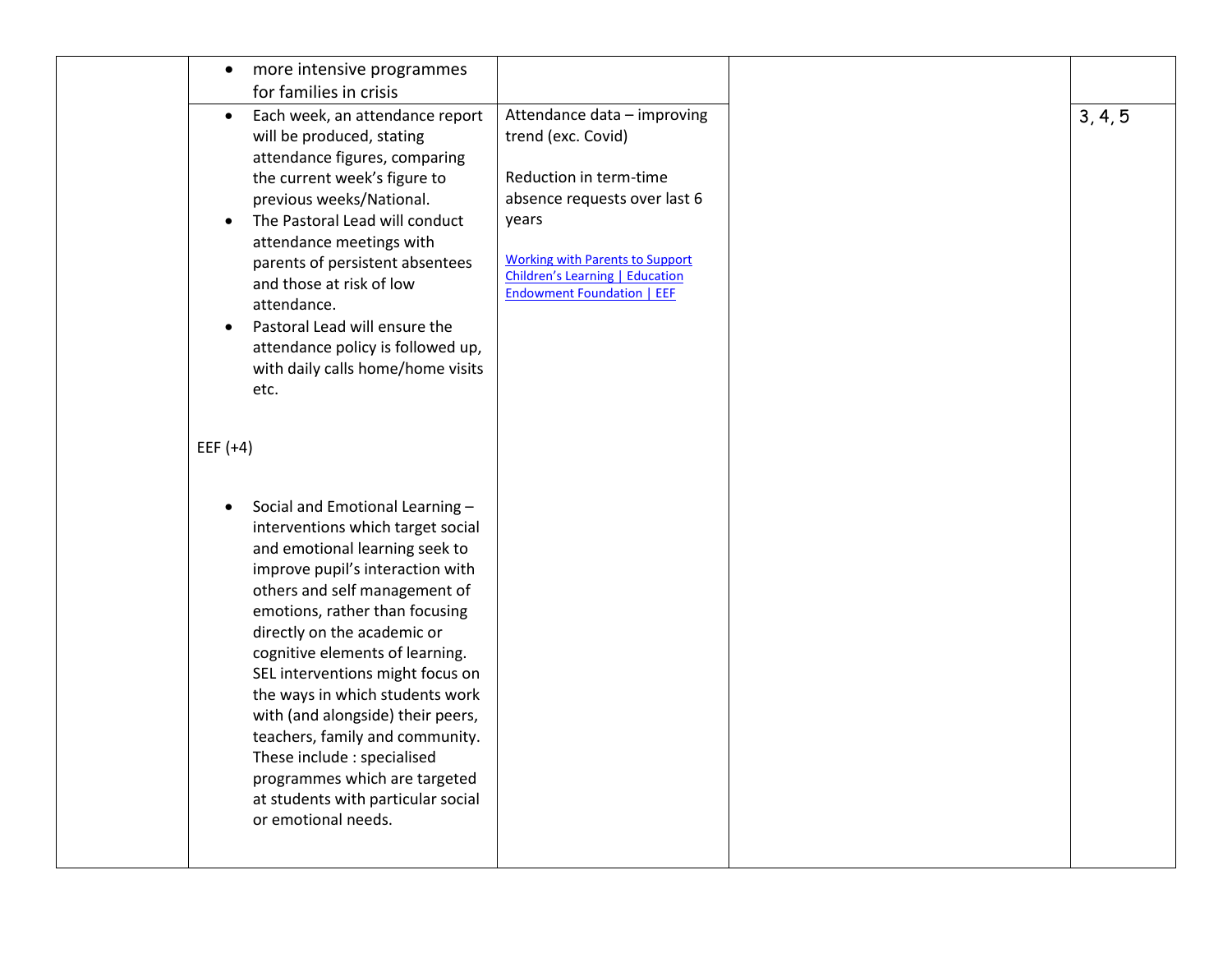| All children<br>have access to a<br>quality, rich<br>curriculum,<br>developing<br>cultural capital | Access to a range of extra-curricular<br>provisions and a rich, first-hand<br>curriculum offer to build cultural<br>capital, language and vocabulary and<br>life experiences - all subject leaders<br>informed of PP children across<br>school to offer additional extra-<br>curricular provisions during the year<br>(subsided by school) | Learning is contextualised in<br>concrete and language rich<br>experiences.<br>Ofsted research (2019) places<br>emphasis on improving cultural<br>capital, particularly for<br>disadvantaged pupils.<br>$EEF - sports$ participation<br>increase educational engagement<br>and attainment<br>EEF – outdoor learning shows | A rich curriculum offer, with a range of<br>opportunities for first hand learning and<br>enriched with creative practitioners, ensuring<br>learning is memorable and meaningful (long-<br>term)<br>Weekly curriculum meeting calendar,<br>Enrichment Overview, S of W, Extra Curricular<br>offer | 1, 2, 4, 6 |
|----------------------------------------------------------------------------------------------------|--------------------------------------------------------------------------------------------------------------------------------------------------------------------------------------------------------------------------------------------------------------------------------------------------------------------------------------------|---------------------------------------------------------------------------------------------------------------------------------------------------------------------------------------------------------------------------------------------------------------------------------------------------------------------------|--------------------------------------------------------------------------------------------------------------------------------------------------------------------------------------------------------------------------------------------------------------------------------------------------|------------|
|                                                                                                    |                                                                                                                                                                                                                                                                                                                                            | positive benefits on academic                                                                                                                                                                                                                                                                                             |                                                                                                                                                                                                                                                                                                  |            |
|                                                                                                    |                                                                                                                                                                                                                                                                                                                                            | learning and self-confidence.                                                                                                                                                                                                                                                                                             |                                                                                                                                                                                                                                                                                                  |            |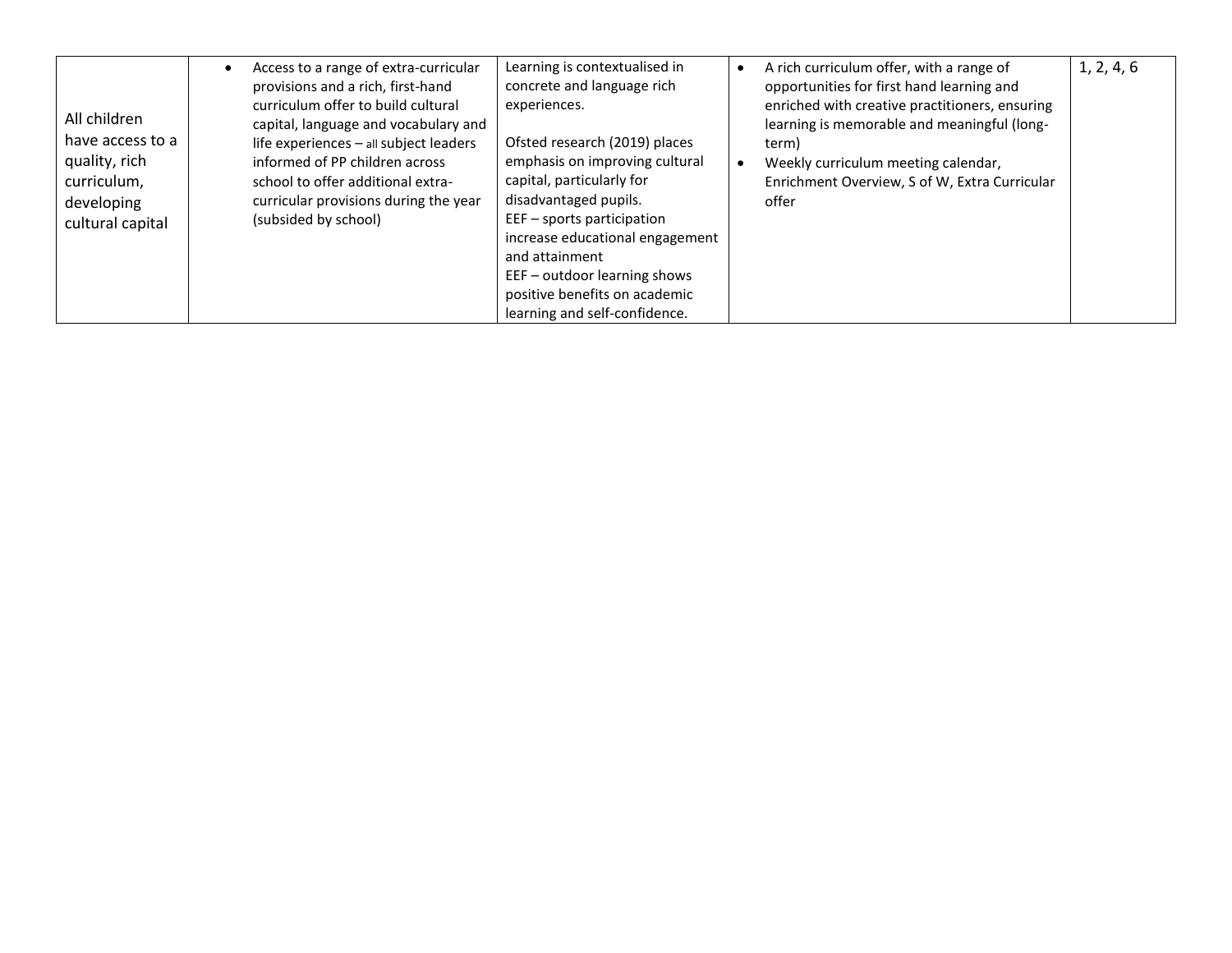# **Part B: Review of outcomes in the previous academic year**

### **Pupil Premium strategy outcomes**

This details the impact that our pupil premium activity had on pupils in the 2020 to 2021 academic year.

- Covid from March 2020 Feb 2021 led to National tests being cancelled in July 2020/21 there is therefore no national data.
- To support all pupils, including PP children, assessment focus has been on using KLIP's for each year group and termly assessments (see the Assessment Policy), which have been monitored and moderated robustly internally and monitored through pupil progress meetings.
- Through monitoring, PP lead and class teachers know the needs of their PP pupils and have planned accordingly throughout the academic year 2020-21. Current assessments have then been used to inform this strategy document for the academic year 2021/22 ensuring the most seamless learning possible.
- This can be ratified via internal assessment systems
- Leading up to lockdown (March 20<sup>th</sup> 2020) pupils were fully engaging in a wide range of trips and experiences see website, past newsletters, termly HT report to Gov's.
- FSM children engaged in a range of cultural/ sporting activities see Sport's funding report
- Pastoral Team have supported parents and carers throughout lockdown with phone calls, support with accessing food banks and food hampers, seeking benefits and offering well-being support. All families received weekly welfare phone calls during lockdown and weekly contact to 'check-in' on them. Laptops and home learning packs sent to all pupils. TEAMS platform observed By SLT to monitor teaching and learning,
- All SEND, Pupil Premium children were offered places in school during school closures/lockdown.
- Pastoral Lead has attended multi agency and safeguarding team meetings to support the child and family.

### **Externally provided programmes**

| Programme                                             |  |
|-------------------------------------------------------|--|
| <b>EEF Metacognition Training</b>                     |  |
| Mastery Maths Hub                                     |  |
| S&L interventions - Talk Boost/ Early Talk Boost/NELI |  |
| Learning by Questions                                 |  |
| Times Table Rockstars and Numbots                     |  |
|                                                       |  |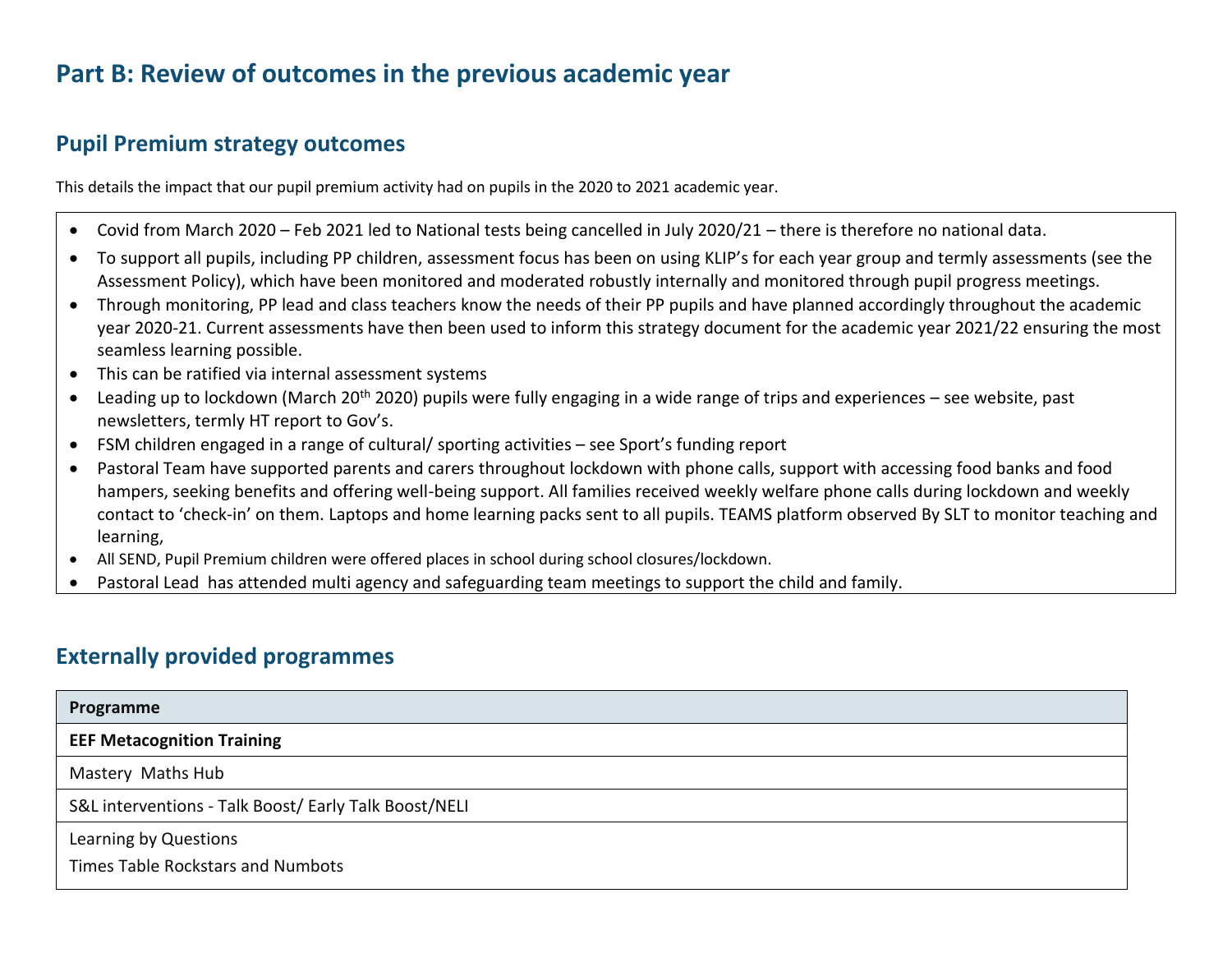#### **Research used to inform our planning**

The National College webinar. September 2021

Developing an Evidence-Based Strategy to Make the Most of Pupil Premium | Primary Anna Freud National Centre for Children and Families

Anna Freud National Centre for Children and Families

Asmussen, K et al. (2020) 'Adverse childhood experiences: what we know, what we don't know and what should happen next'

<https://www.eif.org.uk/report/adverse-childhood-experiences-what-we-know-what-we-dont-knowand-what-should-happen-next>

Centre for Educational Neuroscience. Centre for Educational Neuroscience | University College London – Birkbeck University of London –

UCL Institute of Education

Choudry, S. (2021) 'Equitable Education: What everyone working in education should know about closing the attainment gap for all pupils'

Early Intervention Foundation Home | Early Intervention Foundation (eif.org.uk)

EEF (2018) 'Teaching and Learning Toolkit'

<https://educationendowmentfoundation.org.uk/evidence-summaries/teaching-learning-toolkit>

EEF (2019) 'Putting evidence to work - a school's guide to implementation'

<https://educationendowmentfoundation.org.uk/tools/guidance-reports/a-schools-guide-toimplementation>

EEF (2019) 'Examples of implementation plans'

<https://educationendowmentfoundation.org.uk/public/files/Publications/Implementation/EEFExample-of-Implementation-Plans.pdf>

EEF (2020) 'The EEF guide to supporting school planning: a tiered approach to 2021'

[https://educationendowmentfoundation.org.uk/public/files/Publications/Covid19\\_Resources/The\\_EEF\\_guide\\_to\\_supporting\\_school\\_planning\\_-](https://educationendowmentfoundation.org.uk/public/files/Publications/Covid19_Resources/The_EEF_guide_to_supporting_school_planning_-_A_tiered_approach_to_2021.pdf) A tiered approach to 2021.pdf

EEF (2021) 'Using your pupil premium funding effectively'